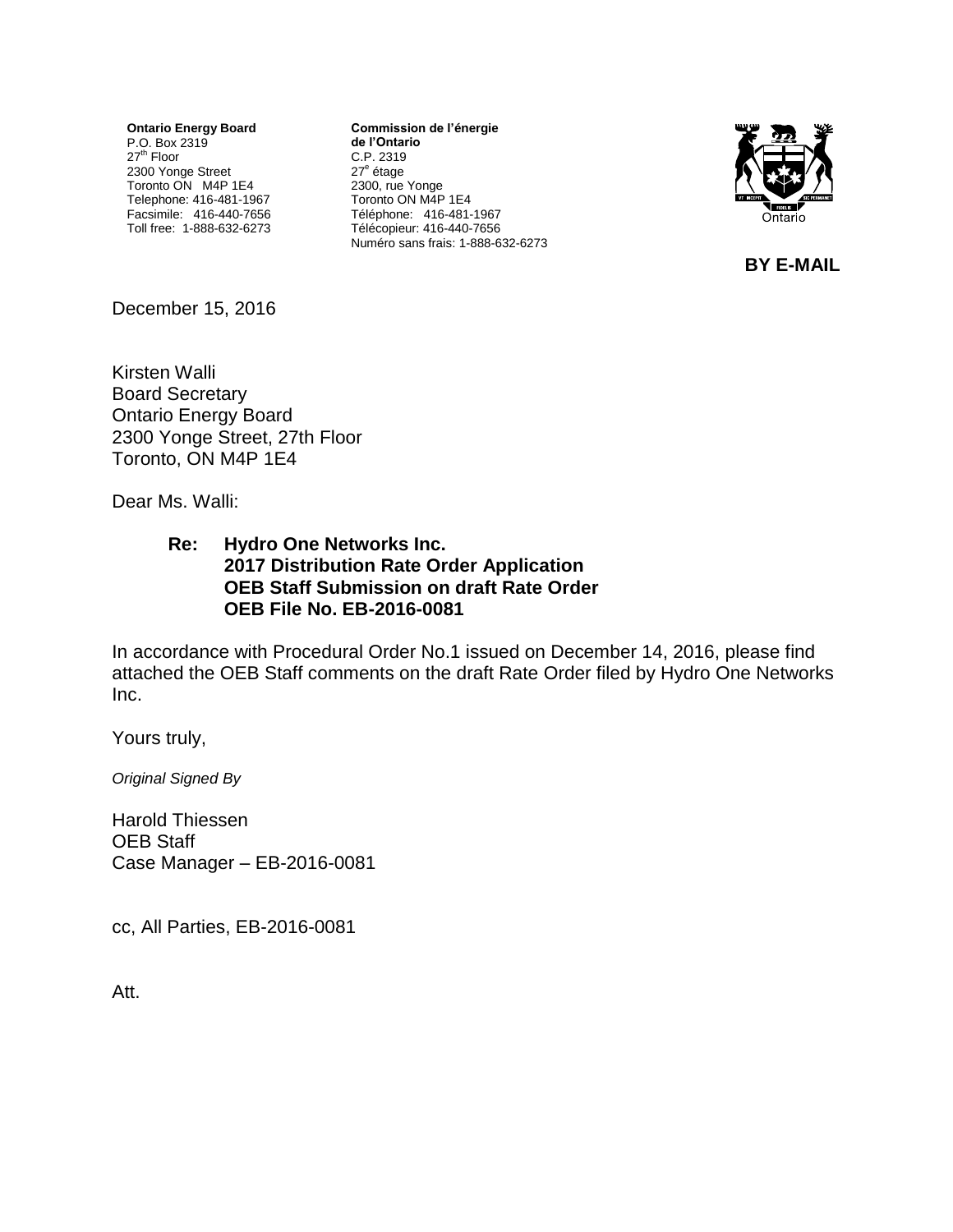# **2017 ELECTRICITY DISTRIBUTION RATES EB-2016-0081**

**Hydro One Networks Inc.**

**Distribution**

# **OEB STAFF SUBMISSION**

**on**

**Draft Rate Order**

**December 15, 2016**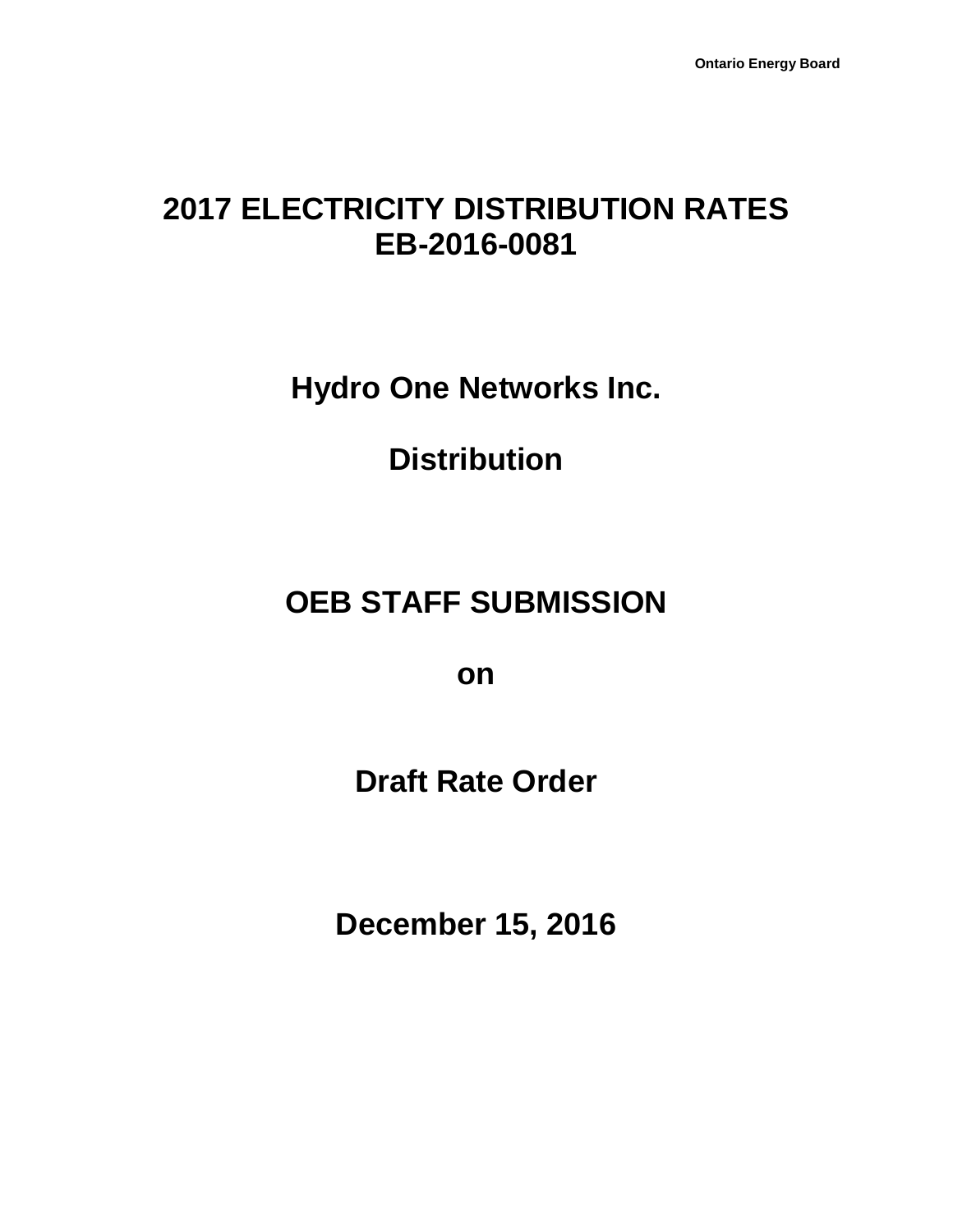#### **Introduction**

On October 22, 2016, Hydro One Networks Inc. (Hydro One) applied for the approval of its draft rate order (DRO) for 2017 distribution rates. Hydro One updated the DRO for the cost of capital and the new Remote and Rural Rate Protection amount on November 18, 2016.

The specifics of the DRO were primarily driven by the various aspects of the OEB's March 12, 2015 decision (EB-2013-0416), combined with an update to 2017 cost of capital and return on equity and a number of other items as outlined below:

#### **a) Implementation of the final year of the EB-2013-0416 Decision**

Specifically, these changes are:

- a reduction in the 2017 Operations, Maintenance and Administration (OM&A) budget of \$21.7 million
- an increase in Low Income Energy Assistance Program (LEAP) funding of \$0.7 million
- a reduction in the Working Capital Allowance of \$1.6 million due to the drop in OM&A
- a reduction in income tax of \$11.9 million due to a lower net income forecast for 2017
- an increase in external revenues of \$2.8 million to correct for an error in the Miscellaneous Charges revenue forecast and the increase in the new Pole Attachment Charge approved in EB-2015-0141
- a reduction in the 2017 cost of capital of \$25.2 million due to the change in short term debt rates and the reduction in Hydro One's long term debt rate (utilizing the most recent issuances of long term debt and the latest Consensus Economics 2017 forecast)
- a reduction in the 2017 return on common equity of \$32.9 million due to the reduction to the OEB's mandated 2017 return on equity rate announced on October 27, 2016.

#### **b) Cost Allocation and Revenue-to-Cost Ratio Changes**

Hydro One updated its Cost Allocation Model to reflect the 2017 approved load forecast and revenue requirement and also incorporated the street lighting cost allocation methodology approved in the OEB's *New Cost Allocation Policy for Street Lighting Rate Class* (EB-2012-0383).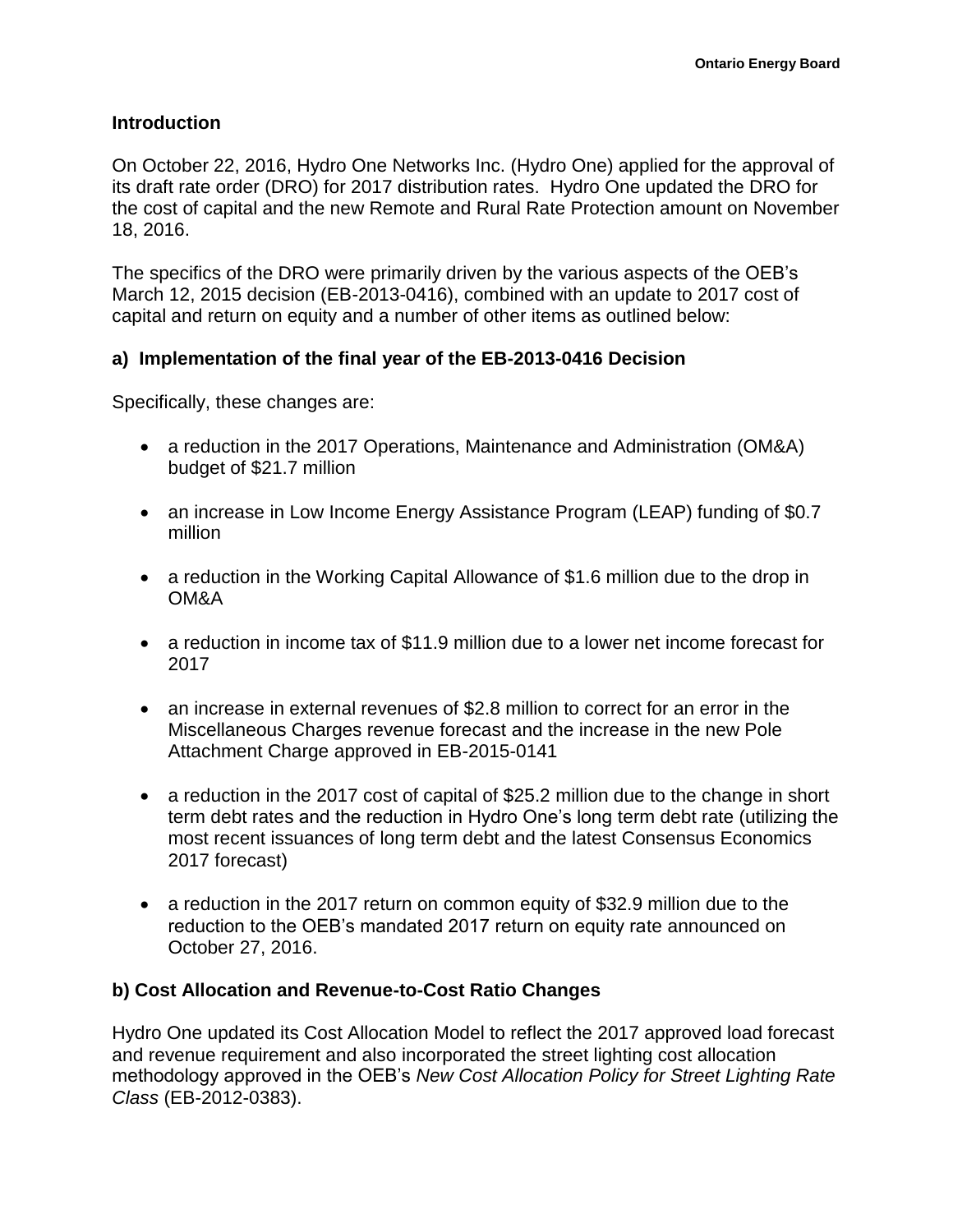In addition, Hydro One adjusted its revenue-to-cost (R/C) ratios to fall within the target range of 90-110% in 2017. The three rate classes with a R/C ratio above the OEB's approved range (i.e. UR, R1 and USL) are at the R/C ratio of 110% in 2017. The resulting revenue shortfall is made up via an increase to the R/C ratio of the rate classes with the lowest R/C ratios until the shortfall is fully addressed. This is the same approach proposed in the EB-2013-0416 application and used to set the rates approved in the previous EB-2013-0416 (2015 and 2016) rate orders.

## **c) Transition to Fully Fixed Rates for the Residential Classes**

Hydro One has included the 2nd year of the phase-in to all-fixed rates for all residential classes (R1, R2, UR and Seasonal) in this DRO.

In the Decision on Hydro One's 2016 Draft Rate Order (EB-2013-0416/EB-2015-0079), the OEB approved a phase-in period of 5 years for the UR class and ordered an 8-year phase-in period for the R1, R2 and Seasonal rate classes.

The fixed rates for all non-residential rate classes have been set to maintain the same fixed-to-variable split in revenue approved for 2015 and 2016, as proposed in the Application and approved by the OEB's Decision.

## **d) Deferral & Variance Account Recovery and Retail Transmission Service Rates**

In this DRO, Deferral and Variance account balances are recovered via fixed and volumetric rate riders over a three year period (2015 – 2017) and adjusted by the 2017 approved load forecast by rate class, as directed by the OEB in the EB-2013-0416 decision.

Retail Transmission Service Rates are adjusted to reflect the currently approved Uniform Transmission Rates (January 1, 2016) and the approved 2017 load forecast by rate class.

# **e) Rural and Remote Rate Protection (RRRP) Credit Increase**

The Ontario government has increased the funding for the Rural and Remote Electricity Rate Protection (RRRP) program. Through regulation (O. Reg 442/01), the current funding of \$125.4 million for Hydro One's R2 customers will increase by \$116.4 million so the RRRP fixed charge credit for R2 customers increases from \$31.50 to \$60.50 per month.

OEB staff has reviewed the draft Rate Order as submitted by Hydro One, focusing on the specific areas outlined above and finds that Hydro One has appropriately reflected the OEB's findings in the EB-2013-0416 decision, the subsequent EB-2016-0079 decision regarding the move to fully fixed rates, the increase in RRRP funding and the OEB's cost of capital update for 2017. However, staff points out that Note 1 in